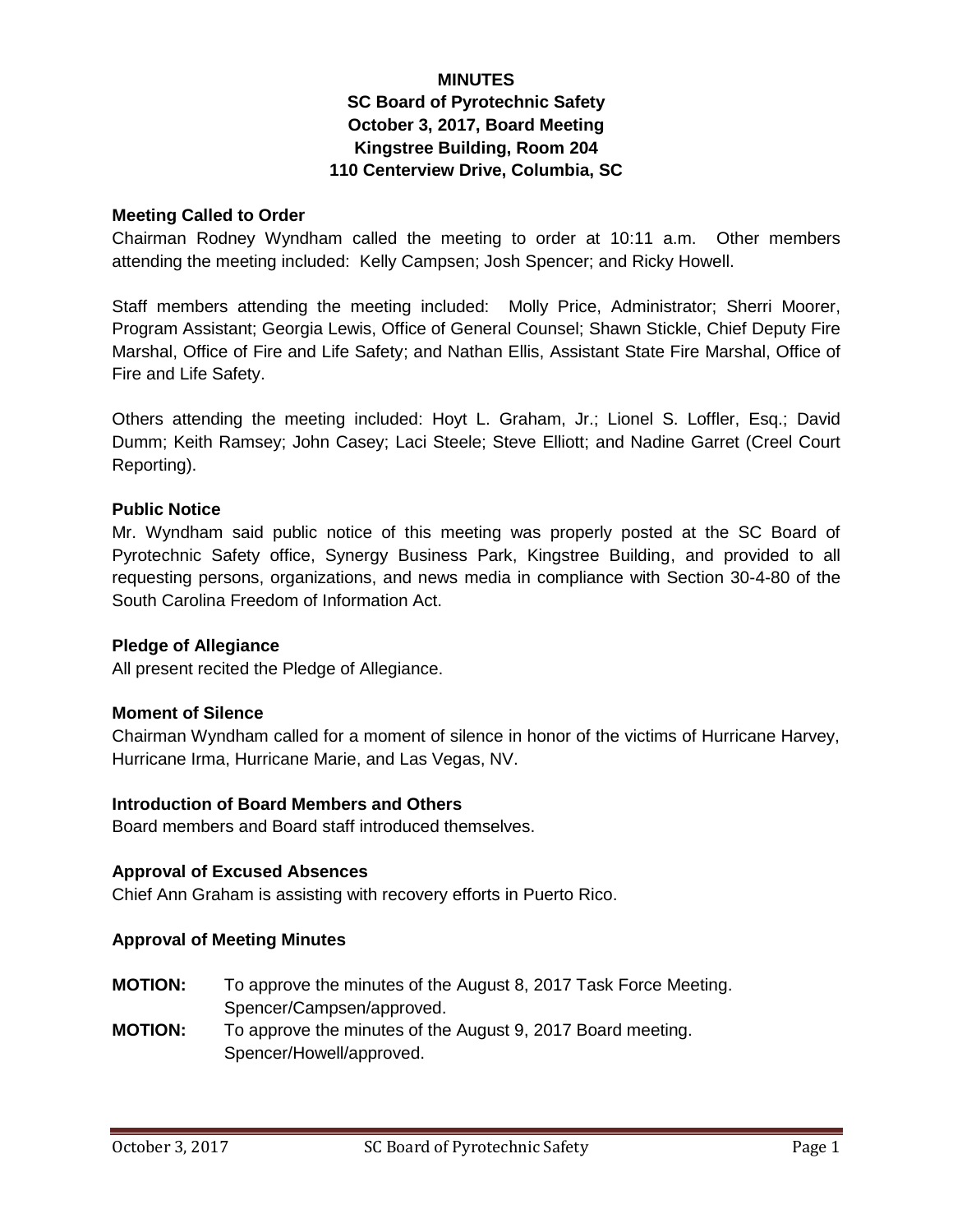## **Chairman's Remarks**

Mr. Wyndham welcomed everyone to the meeting.

### **Staff Reports**

#### **Administrator's Remarks**

Mrs. Price reminded Board members to make motions clearly, so they can be recorded by the court reporter. Sherri Moorer is filling in for Meredith Buttler, who is on maternity leave. The Board issued 202 annual retailers, four temporary retailers, 24 wholesalers, and 34 display magazines during the annual renewal period. There were no jobbers issued. Reminder notices will be sent to wholesalers who have not applied for 2018 licenses by email in the coming week. The application cut off for New Year's season will be December 15, 2017. Applications received after this date will be subject to the \$200 special processing fee. Reminder notifications will be mailed to 2017 temporary permit holders on October 16, 2017.

There are two vacancies on the Board for the wholesaler and law enforcement seats. The Governor's office is working on the wholesaler vacancy, and encouraged the Board to reach out to law enforcement for candidates.

House Bill 3953 (filed in January 2017), will have the opportunity to be taken up by a subcommittee during the 2018 legislative session.

Chairman Wyndham said he would like to cancel the November 1, 2017, meeting due to all business being covered at today's meeting. Mrs. Price said the next Board meeting will be February 14, 2018, in Room 204.

## **Application Review Hearing**

## **Atlas Importers, Inc. 2018 Wholesale Distributor License**

Hoyt L. Graham, Jr., appeared for an application hearing. Mr. Graham was represented by Lionel Lofton, Esq., of Lofton & Lofton P.C. Chairman Wyndham indicated that he was going to recuse himself from the application hearing, so he asked for a motion to appoint Joshua Spencer as Chairman for this Hearing. Howell/Campsen approved. Chairman Wyndham then recused himself and left the room.

- **MOTION:** To appoint Joshua Spencer as Chairman for the hearing. Howell/Campsen/approved.
- **MOTION:** To enter Executive Session for legal advice. Howell/Campsen/approved.
- **MOTION:** To exit Executive Session. Campsen/Howell/approved.

Mr. Spencer stated that no votes were taken during executive session.

Mr. Howell said it is Mr. Graham's responsibility to make sure products are sold with safety as a focus in the State of South Carolina, and encouraged him to make sure that Atlas Importers, Inc., is in compliance with state and federal regulations.